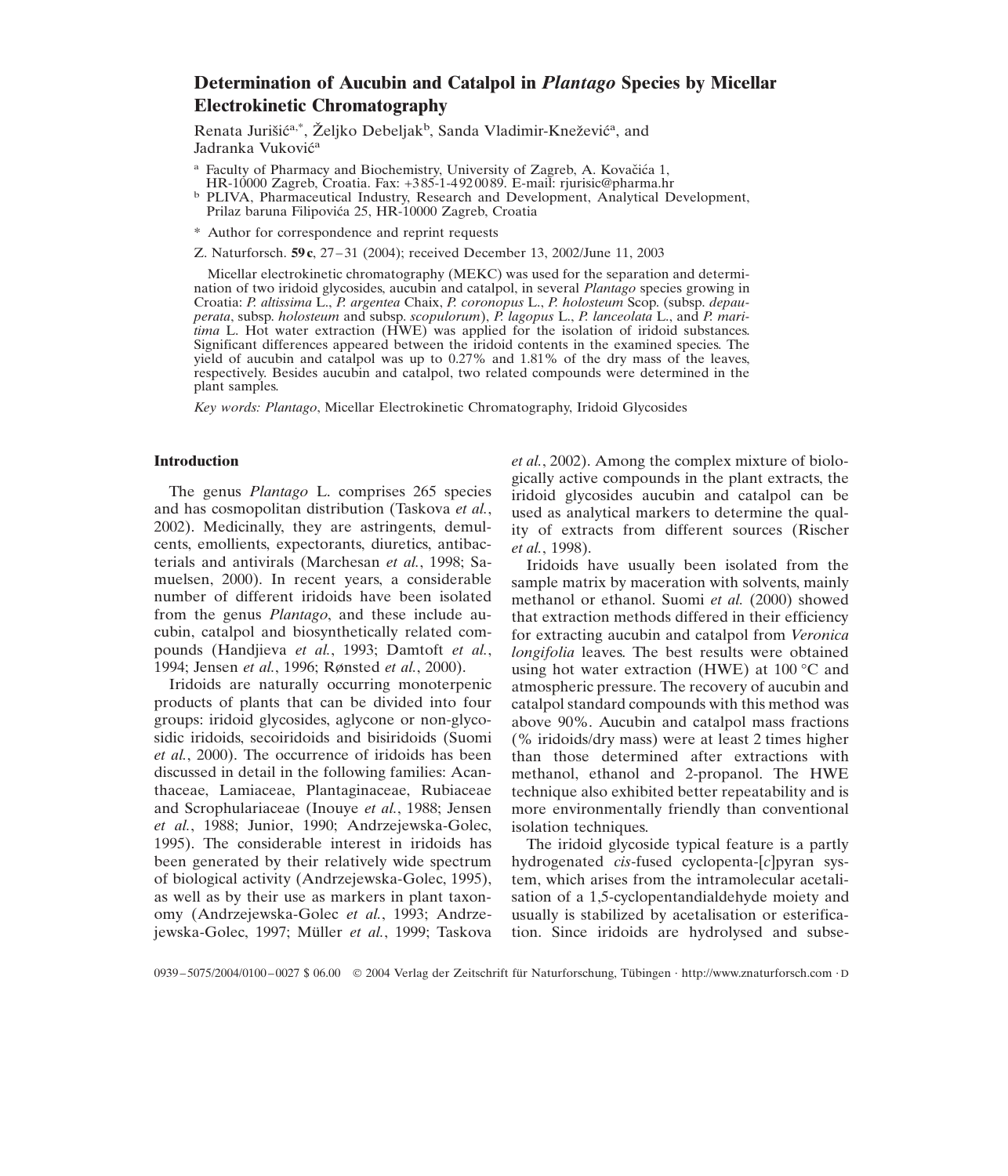quently rearranged even under mildly acidic conditions, all analyses must be performed in basic buffer solutions. Basic conditions are an advantage in capillary electrophoresis because the electroosmotic flow increases and thus the migration times of analytes as well as the total analysis time decrease. Only a few reports on the analysis of iridoids by capillary electrophoresis (CE) have been published (Wu *et al.*, 1998; Suomi *et al.*, 2000; Suomi *et al.*, 2001a). According to them, several iridoid glycosides can be successfully separated by MEKC. The advantages of this approach lie in fast analysis, satisfactory resolution between iridoids and their good separation from the rest of the sample.

The aim of the present study was to determine aucubin and catalpol (Fig. 1) contents in extracts of several *Plantago* species adapting MEKC method introduced by Suomi *et al.* (2000). Regarding to aucubin and catalpol contents, plant species examined in this work have not been quantitatively analysed before, except *P. lanceolata* (Suomi *et al.*, 2001b), which was used as a reference specimen.



Fig. 1. Structures of aucubin (**1**) and catalpol (**2**).

### **Materials and Methods**

#### *Plant material*

Wild growing *Plantago* species: *P. altissima* L., *P. argentea* Chaix, *P. coronopus* L., *P. holosteum* Scop. (subsp. *depauperata*, subsp. *holosteum* and subsp. *scopulorum*), *P. lagopus* L., *P. lanceolata* L., and *P. maritima* L. were collected in June 2000 in Istria and on the islands of Cres and Lošinj, Croatia. All plant samples were kindly identified by Professor Ivan Sugar (Department of Pharmaceutical Botany, Faculty of Pharmacy and Biochemistry, University of Zagreb, Croatia). Voucher specimens (No.  $0061-0069$ ) are deposited in the Herbarium of the Department of Pharmacognosy (Faculty of Pharmacy and Biochemistry, University of Zagreb, Croatia). Air-dried samples of old leaves were investigated.

#### *Standards and reagents*

Aucubin and catalpol standards were donated by Dr. Søren Rosendal Jensen (Technical University, Lyngby, Denmark). The compounds had been extracted from plant material with ethanol, purified by RP-HPLC and identified by UV detection at wavelengths 206 and 254 nm. Weighed standard substances were dissolved in water. In order to improve the analytical method accuracy, three standard aucubin and catalpol concentration levels were prepared (0.05, 0.075 and 0.1 mg/ml). Disodium tetraborate decahydrate (Na<sub>2</sub>B<sub>4</sub>O<sub>7</sub> $\cdot$ 10 H<sub>2</sub>O) and NaOH were obtained from Kemika d.o.o. (Zagreb, Croatia), while sodium dodecyl sulphate (SDS) was obtained from Merck (Darmstadt, Germany). Water used in experiments was double distilled and deionised with a Clear instrument (SG, Hamburg, Germany). Final electrical resistance of water was 18 MΩ.

#### *Sample preparation*

The powdered leaf material (200 mg) was weighed to accuracy within 0.1 mg. This was followed by the hot water extraction (HWE). The samples were weighed into vials and purified water was added. The mixture was kept at room temperature for 40 min to wet the samples thoroughly and then heated at  $100^{\circ}$ C in the heating block for 60 min. The extracts were evaporated to dryness and then partitioned between water and diethyl ether. Since the iridoid glycosides are highly polar compounds, diethyl ether did not extract the iridoid compounds at all. The water phase was filtered and water was added up to volume of 4 ml. The samples were prepared in duplicate and injected twice.

Prior to the analysis, all standard and sample solutions were filtered through Waters sterile filters, pore size  $0.20 \mu m$ .

# *Apparatus and analytical procedure*

3DCE (Hewlett-Packard, Avondale, PA, USA) capillary electrophoretic system equipped with an UV/VIS diode array detector was used. Uncoated silica capillaries were supplied by Composite Metal Services (The Chase, Hallow, UK). The total length of capillaries was 35 cm, while the effec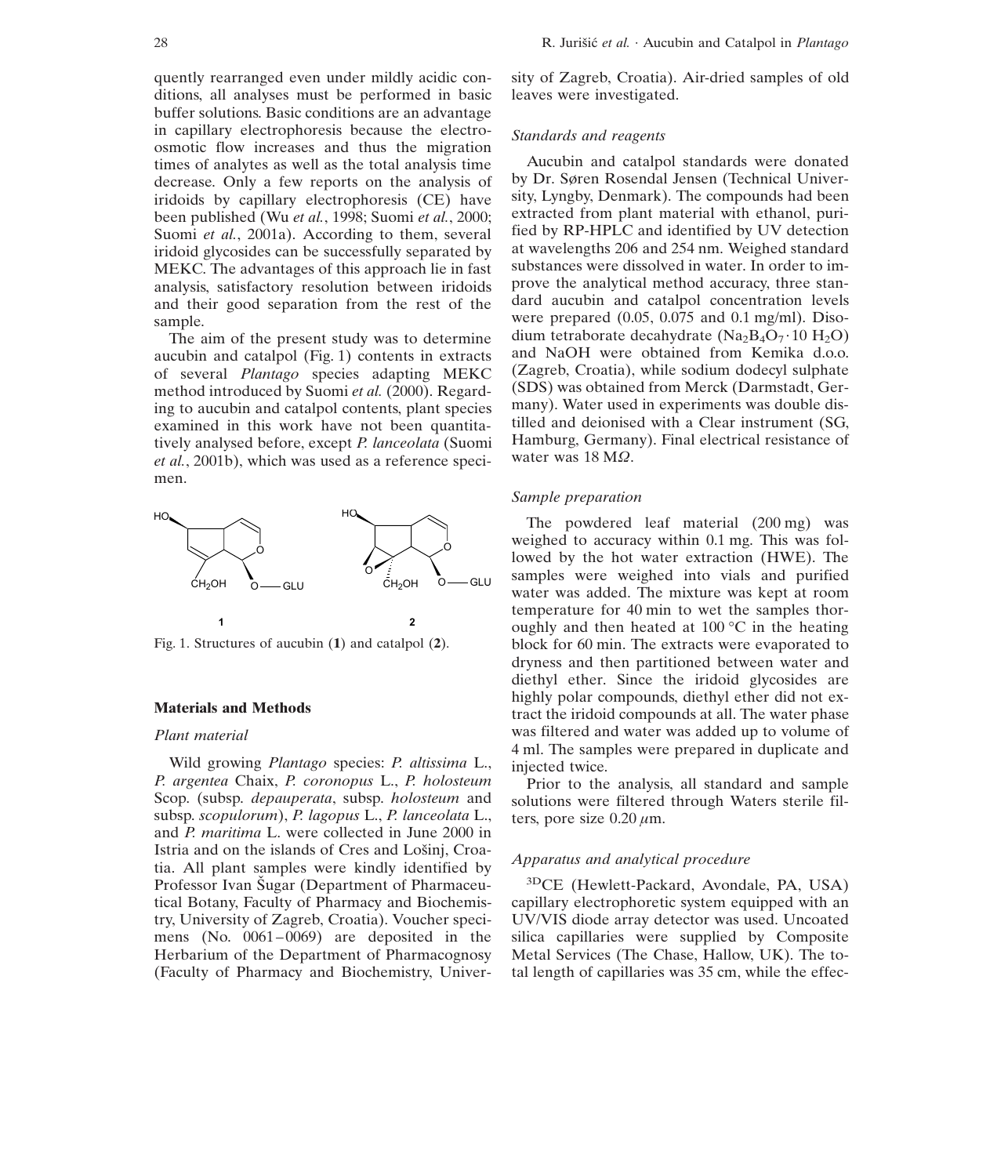tive length was 26.5 cm. Internal and external diameters were 50 and 375  $\mu$ m, respectively.

The most suitable set of conditions for determination of iridoid glycosides by the employed MEKC method included electrolyte composed of 50 mmol/l borate and 180 mmol/l SDS, adjusted to  $pH = 9.35$ , wavelengths of 200  $\pm$  2 nm and 250  $\pm$ 30 nm, voltage 10 kV, current 80  $\mu$ A, 50 mbar  $\times$  5 s injection, and cassette temperature of 25 ∞C. Preconditioning was somewhat altered, compared to methodological data described by Suomi *et al.* (2000). Instead of an 8 min flush with electrolyte, a 3 min flush was used. After 6 consecutive runs, conditioning run followed. Conditioning run consisted of 10 min flush with 0.1 mmol/l NaOH and a 20 min flush with electrolyte was followed by a 15 min electrophoretic run.

Replenishment of electrolyte vials was used. These changes were introduced in order to make sequential analysis simple and continuous.

## **Results and Discussion**

Due to the complexity of the plant material and the structural similarity of iridoid glycosides, MEKC was selected to separate these compounds. The method was found efficient in separation and quantitative analysis of aucubin and catalpol in various *Plantago* species.

The first choice for the separation of aucubin and catalpol from the plant extracts was a thinlayer chromatography (TLC) (Wagner *et al.*, 1983). The problem with TLC was the poor resolution. Some aucubin and catalpol related compounds present in plant samples were poorly separated from the analysed compounds and this could lead to false spot assignment. High performance liquid chromatography (HPLC) was not taken into account due to its long run time and disability to resolve iridoids as a separate peak cluster. These considerations lead to capillary electrophoresis (CE). Since aucubin and catalpol have very high  $pK_a$  values ( $> 12$ ), these molecules are non-ionogenic and they cannot be separated by the conventional capillary zone electrophoresis (CZE). Therefore, sodium dodecyl sulphate (SDS) was used as a micelle-forming substance in the electrolyte solution. High micelle concentrations were needed to separate aucubin and catalpol with their similar structures (Suomi *et al.*, 2001a).

In order to improve separation between aucubin and catalpol peaks, a slightly longer capillary was used compared to the previously reported method (Suomi *et al.*, 2000). Instead of 33.5 cm, a total length of 35 cm was used, with constant current limit of  $80 \mu A$ . Injection volume was not decreased, because it would decrease the method sensitivity, although it could improve resolution. Final resolution between analytes was approximat 2, which was measured with the tangent method. The drawback was a slightly longer run time of 12 min. Problems related to poor resolution between aucubin and catalpol mentioned in literature (Suomi *et al.*, 2001b) were solved this way (Fig. 2). Fig. 3 suggests that this method could also be used for fingerprint analysis. Sensitivity improvement was achieved by lowering the detector response time to 2.6 s coupled with narrow main signal bandwidth  $(\pm 2 \text{ nm})$ . Slower migration times of both analytes increased sensitivity. A somewhat lower current limit caused slower analyte migration, which in turn caused peak area increase, without significant peak broadening. The signal to noise ratio for 0.05 mg/ml concentrations was 150 for au-



Fig. 2. Electropherogram of iridoid substances  $1-4$  in *Plantago lanceolata* L. **1**, Iridoid related substance No. 1; **2**, catalpol; **3**, aucubin; **4**, iridoid related substance No. 2. MEKC conditions: uncoated silica capillary, 50  $\mu$ m *i.d.*  $\times$ 35 cm; running buffer, 180 mmol/l SDS and 50 mmol/l borate (pH =  $9.35$ ); separation voltage, 10 kV; current, 80  $\mu$ A; injection, 50 mbar  $\times$  5 s; wavelengths, 200  $\pm$  2 nm and  $250 \pm 30$  nm; cassette temperature,  $25 \text{ °C}$ .



Fig. 3. Electropherogram of a *Plantago argentea* Chaix aqueous extract. **1**, Iridoid related substance No. 1; **2**, catalpol; **3**, aucubin. MEKC conditions are the same as in Fig. 2.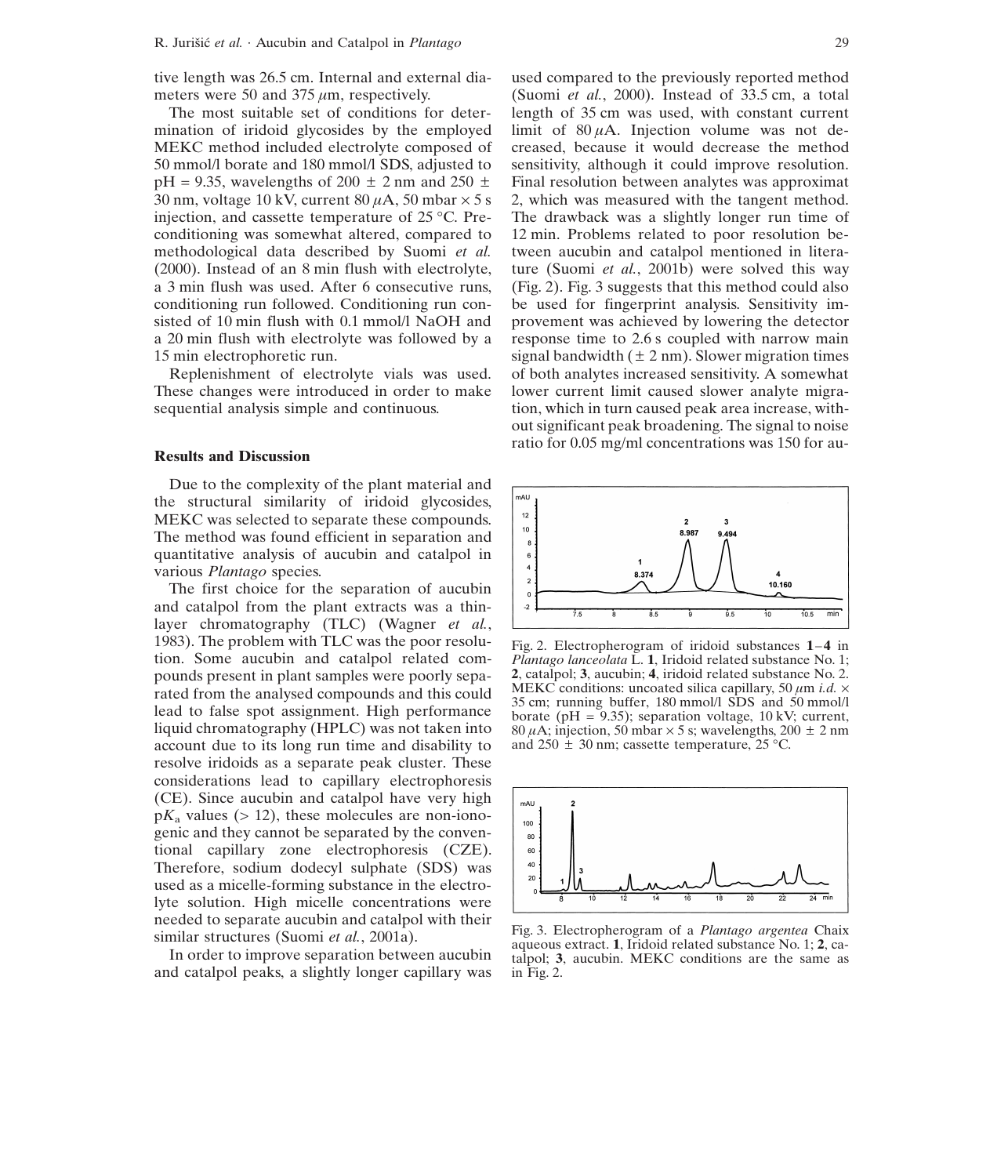|                                          | Aucubin                  |                       |                       |                       | Catalpol                 |                       |                                |                       |
|------------------------------------------|--------------------------|-----------------------|-----------------------|-----------------------|--------------------------|-----------------------|--------------------------------|-----------------------|
| Sample name                              | Average<br>vield $(\% )$ | Standard<br>deviation | $LCL^a$<br>$(0.05\%)$ | $UCL^b$<br>$(0.05\%)$ | Average<br>vield $(\% )$ | Standard<br>deviation | LCL <sup>a</sup><br>$(0.05\%)$ | $UCL^b$<br>$(0.05\%)$ |
| P. altissima                             | 0.092                    | 0.001                 | 0.090                 | 0.094                 | 0.131                    | 0.001                 | 0.127                          | 0.135                 |
| P. argentea                              | 0.273                    | 0.004                 | 0.267                 | 0.278                 | 1.809                    | 0.031                 | 1.767                          | 1.852                 |
| P. coronopus                             | $<$ LOD <sup>c</sup>     |                       |                       |                       | $<$ LOD <sup>c</sup>     |                       |                                |                       |
| P. holosteum subsp.<br>depauperata       | 0.077                    | 0.007                 | 0.068                 | 0.086                 | $<$ LOD <sup>c</sup>     |                       |                                |                       |
| <i>P. holosteum</i> subsp.<br>holosteum  | $<$ LOO <sup>d</sup>     |                       |                       |                       | $<$ LOD <sup>c</sup>     |                       |                                |                       |
| <i>P. holosteum</i> subsp.<br>scopulorum | $<$ LOO <sup>d</sup>     |                       |                       |                       | $<$ LOD <sup>c</sup>     |                       |                                |                       |
| P. lagopus                               | 0.072                    | 0.007                 | 0.063                 | 0.082                 | 0.082                    | 0.002                 | 0.079                          | 0.085                 |
| P. maritima                              | 0.027                    | 0.003                 | 0.021                 | 0.034                 | $\rm <$ LOD <sup>c</sup> |                       |                                |                       |
| P. lanceolata                            | 0.115                    | 0.010                 | 0.098                 | 0.132                 | 0.159                    | 0.001                 | 0.152                          | 0.166                 |

Table I. Aucubin and catalpol contents in *Plantago* species.

<sup>a</sup> Lower confidence limit.<br><sup>b</sup> Upper confidence limit.<br><sup>c</sup> Limit of detection.<br><sup>d</sup> Limit of quantification.

cubin and 102 for catalpol. This suggests that both quantification limits are 5 mg/l or less.

Results obtained by the described analytical method showed significant variation of aucubin and catalpol contents among the examined species. Depending on the sample, aucubin yield was up to 0.27%, while the percentage of catalpol was up to 0.16%, except in *P. argentea*, which contained 1.81% of this iridoid (Table I). Among all analysed extracts that contained iridoids above the limit of detection (LOD), aucubin was more frequently present compared to catalpol. Only in the sample of *P. coronopus* aucubin was not observed. Besides *P. coronopus*, also *P. holosteum* subsp. *holosteum* and *P. holosteum* subsp. *scopulorum* did not contain significant amounts of any of analysed iridoids. The content of catalpol was generally higher than aucubin content in all cases where both analytes were present (*P. altissima*, *P. argentea*, *P. lagopus*, and *P. lanceolata*). It could be related to plant metabolic pathways and their kinetics, although it could be also a consequence of the different extraction recoveries.

Since the described analytical method successfully separates iridoids from the matrix components (Fig. 2), two unknown peaks detected in most samples could be assigned to iridoid related substances. It was also shown that the UV spectrum of the unknown peak No. 1 corresponds to the catalpol UV spectrum, while that of the unknown peak No. 2 corresponds to the UV spectrum of aucubin. Forerunning treatment for the

sample preparation did neither degrade, nor modify aucubin and catalpol. That was confirmed by including a control run, as well as by applying the same procedure as performed with the leaves and standard substances. Moreover, to avoid possible misassignment, relative retentions  $(RR_t)$  of all peaks were used. The unknown iridoid-related substance No. 1 ( $RR_t = 1.28$ ) was present in all samples, while the unknown substance No. 2  $(RR_t = 1.54)$  was not detected in *P. altissima*, *P. argentea* and *P. coronopus.* Besides, some samples contained three or even four peaks, two of which were aucubin and catalpol, while in leaves of *P. coronopus* aucubin and catalpol were not detected but only the unknown iridoid substance No. 1  $(R_t = 8.240 \text{ min}; RR_t = 1.28)$ . This excludes the possibility of misassignment.

The described analytical method has been successfully employed for separation and determination of iridoid substances in different *Plantago* species. This method is simple, reliable and efficient, characterised by very low quantification limits of investigated compounds. MEKC can also be used as a valuable tool in fingerprint analysis.

#### *Acknowledgements*

The authors would like to thank to Dr. Søren Rosendal Jensen for the iridoid standards, and to Goran Srečnik for technical support and useful suggestions.